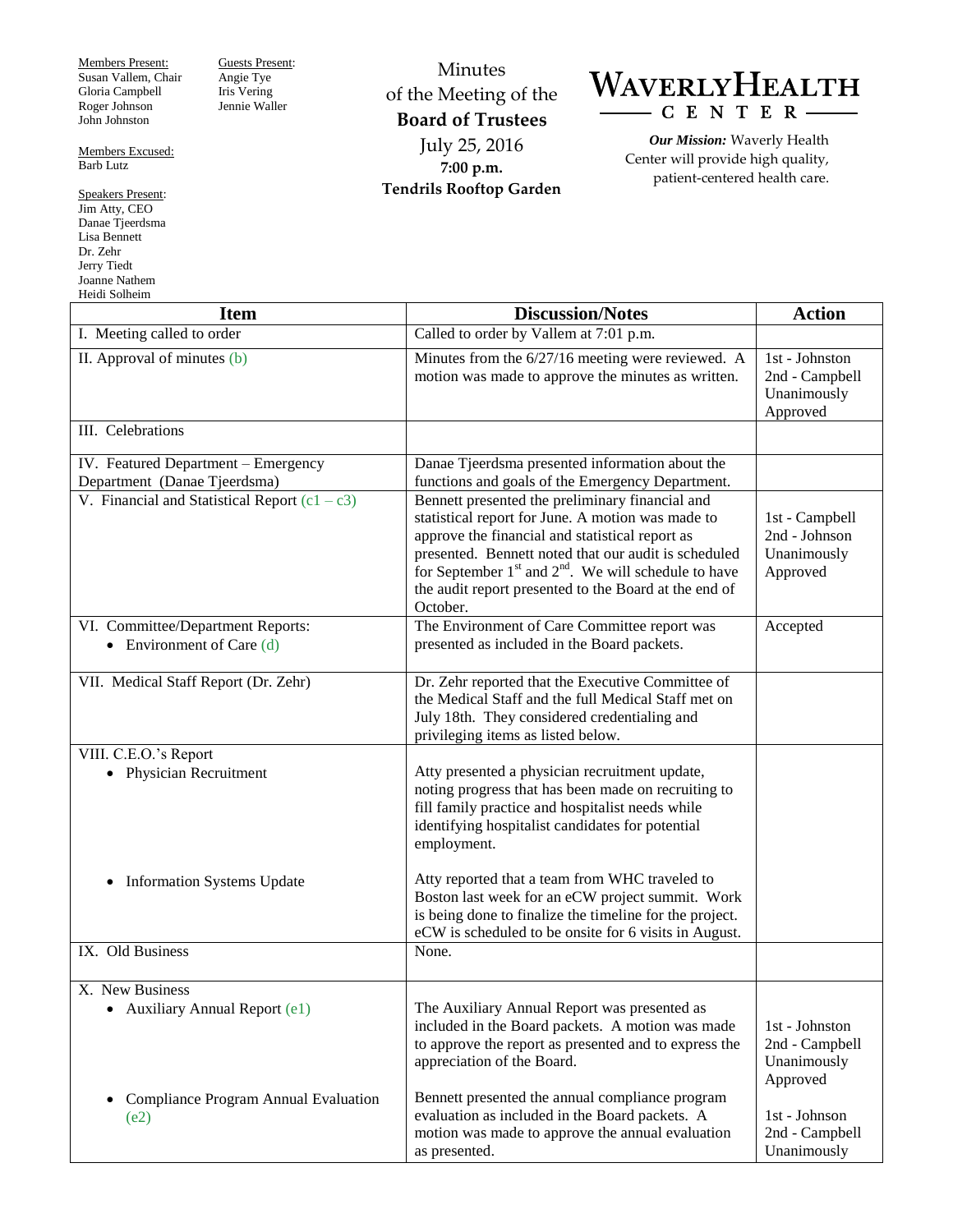| <b>Intranet Solution</b>                                                                                                                                                                                                                                                                                                                                                                                                                                                                                                                                                                                                                                                                           | Atty presented information about the proposed<br>intranet solution. Discussion was held regarding the<br>costs and benefits of the project. In an effort to<br>move forward with the project before the eCW<br>implementation, the Board agreed that the Executive<br>Committee could review and approve a contract for<br>the intranet solution before the next regular Board<br>meeting. | Approved                                                    |
|----------------------------------------------------------------------------------------------------------------------------------------------------------------------------------------------------------------------------------------------------------------------------------------------------------------------------------------------------------------------------------------------------------------------------------------------------------------------------------------------------------------------------------------------------------------------------------------------------------------------------------------------------------------------------------------------------|--------------------------------------------------------------------------------------------------------------------------------------------------------------------------------------------------------------------------------------------------------------------------------------------------------------------------------------------------------------------------------------------|-------------------------------------------------------------|
| <b>Request for Privileges:</b><br>$\bullet$<br>• Ryan Holdsworth, MD - Courtesy,<br>Radiology, RCI<br>• Brian Hopper, MD - Courtesy,<br>Radiology, RCI<br>• Raleigh Johnson, MD - Consulting,<br>Radiology, RCI<br>■ Wei Ouyang, MD - Courtesy,<br>Radiology, RCI<br>• Christopher Goetzinger, MD - Active,<br>Family Practice, Unity Point<br>Renu Bansal, MD - Active, Family<br>Practice, WHC<br>• Toni Luck, ARNP – Active, Emergency<br>Medicine/Family Practice, WHC<br>• Stef Rinehardt, CRNA - Courtesy,<br>Anesthesia, Recruiting Resources<br>• Jill Paulsen, CRNA - Courtesy,<br>Anesthesia, Recruiting Resources<br>• Lisa Baker, CRNA - Courtesy,<br>Anesthesia, Recruiting Resources | Privileging items were presented as individually<br>listed at left. All files have been reviewed by the<br>Executive Committee of the Medical Staff. The<br>Executive Committee recommends approval. A<br>motion was made to approve all privileging items as<br>individually considered and recommended by the<br>Executive Committee of the Medical Staff.                               | 1st - Johnston<br>2nd - Campbell<br>Unanimously<br>Approved |
| • Privilege Update:<br>$\blacksquare$ Ann Rathe, MD – Active, Psychiatry,<br><b>WHC</b>                                                                                                                                                                                                                                                                                                                                                                                                                                                                                                                                                                                                            |                                                                                                                                                                                                                                                                                                                                                                                            |                                                             |
| • Provisional Appointment to Medical Staff:<br>$\blacksquare$ Umar Chaudhry, MD – Consulting,<br>Radiology, RCI<br>• Stacia Danielson, ARNP - Active,<br>Psychiatry & Mental Health, WHC<br>• Alena Ellerbroek, ARNP, Ancillary,<br>Dermatology, Premier Dermatology<br>· Justin Ellerbroek, MD - Ancillary,<br>Dermatology, Premier Dermatology<br>• Jessica Webb, DO – Active, Family<br>Practice, WHC                                                                                                                                                                                                                                                                                           |                                                                                                                                                                                                                                                                                                                                                                                            |                                                             |
| • Resignations from Medical Staff:<br>Kamran Karimi, MD - Courtesy,<br>General Surgery, WFHC                                                                                                                                                                                                                                                                                                                                                                                                                                                                                                                                                                                                       |                                                                                                                                                                                                                                                                                                                                                                                            |                                                             |
| Revised Clinical Privilege Form:<br>٠<br>$\blacksquare$ Psychiatry (f)<br>New Policies & Procedures: None                                                                                                                                                                                                                                                                                                                                                                                                                                                                                                                                                                                          | The revised clinical privilege form, listed at left, was<br>presented for review as included in the Board<br>packets. The revised privilege form has been<br>reviewed by the Executive Committee of the Medical<br>Staff and is recommended for approval. A motion<br>was made to approve revised privilege form as<br>written.                                                            | 1st - Campbell<br>2nd - Johnson<br>Unanimously<br>Approved  |
| • Finance Committee $(g)$                                                                                                                                                                                                                                                                                                                                                                                                                                                                                                                                                                                                                                                                          | Bennett reported that the Finance Committee met                                                                                                                                                                                                                                                                                                                                            |                                                             |